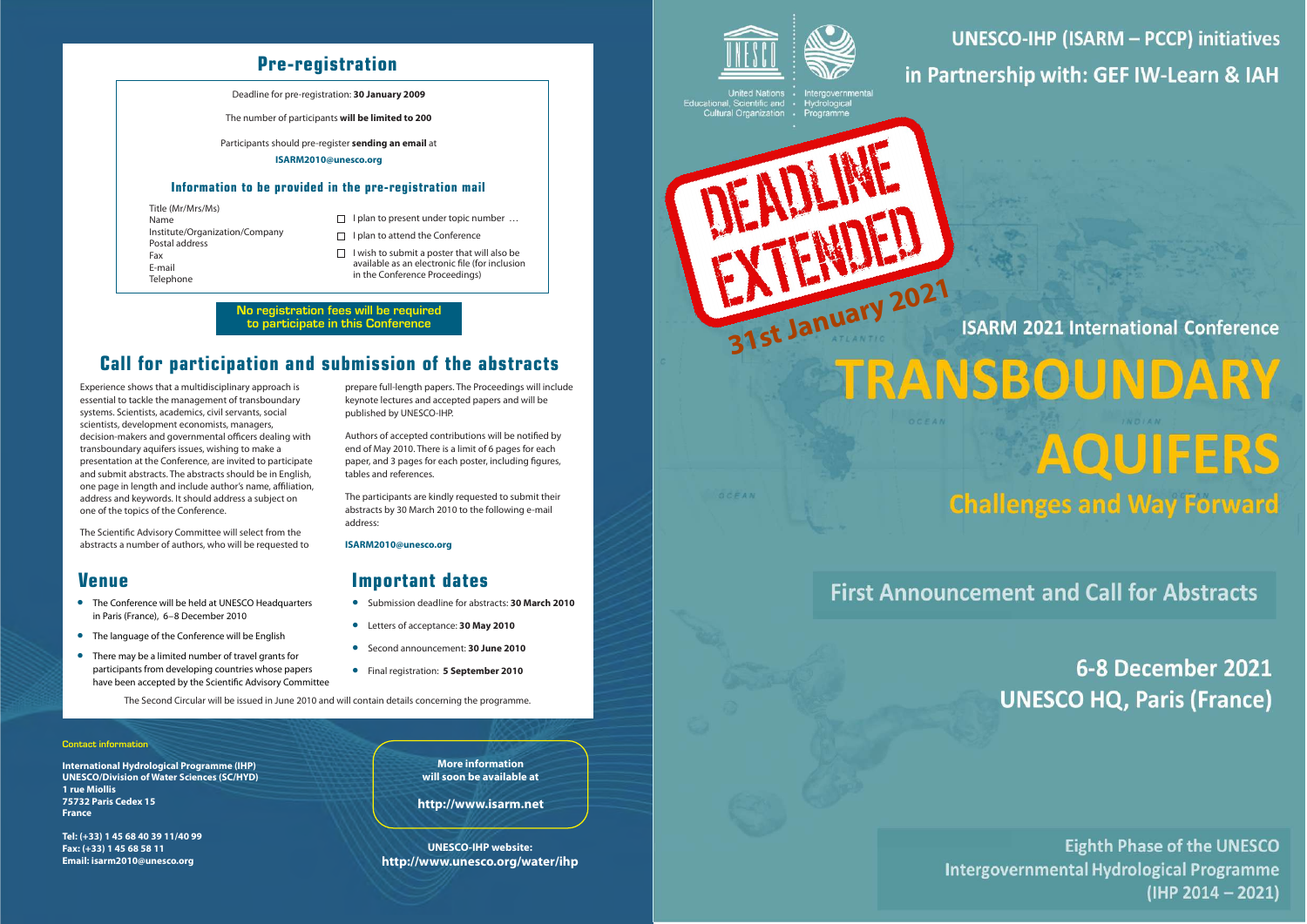

### **Background**

In June 2000, in recognition of the importance of transboundary aquifer systems as a source of freshwater in certain regions of the world, particularly those located in arid and semi-arid zones, the 14th Session of the Intergovernmental Council of UNESCO's International Hydrological Programme (IHP) adopted Resolution N° XIV-12. By this Resolution, the Council decided to launch an initiative, entitled the Internationally Shared Aquifer Resources Management (ISARM), to promote studies into transboundary aquifers and enhance cooperation  $S_A \cap Y$  regional and international institutions. The first phase of the programme was dedicated to compiling a global inventory S V efsd VVIS[VV efgV[V&of transboundary aquifersž

Since December 2008, the UN General Assembly (UNGA) adopted the Resolution (A/RES/63/124) <sup>1</sup> on the 'Law of Transboundary Aquifers'. Every three years, the UNGA debated on the topic of transboundary aquifers until November 2019 when the last resolution was adopted by the assembly (A/ C.6/74/L.11) 2, 2023 to consider the study and management of transboundary aquifers.

ISARM was established by the IHP of UNESCO, substantial efforts have been made to identify transboundary aquifers or aquifer systems (TBAs) in world regions, and to raise awareness of their societal and environmental importance.

UNESCO organized the 1st ISARM conference in 2010 under the theme of 'Transboundary Aquifers Management'. As a follow up in 2015, UNESCO & its C2C IGRAC centre published the world map of transboundary aquifers. The ISARM 2021 conference will evaluate the progress made in the past 10 years by the international communities and countries, by looking at new challenges and debating about lessons learned, as well as the best practices and successful policies to compile effective recommendations for practical and operational actions.

The debates taking place during the conference are expected to guide stakeholders in the management of the 'invisible', but essential, groundwater resources and to meet the expectations of groundwater users in terms of water security.

This event considers the challenges and ways forward required for the sustainable management and development of transboundary aquifers.

*More information on ISARM Programme:* https://en.unesco.org/conference/isarm2021

Text of UNGA Resolution 2008<sup>1</sup>: https://undocs.org/en/A/RES/63/124

Text of UNGA Resolution 2019 2: https://undocs.org/en/A/C.6/74/L.11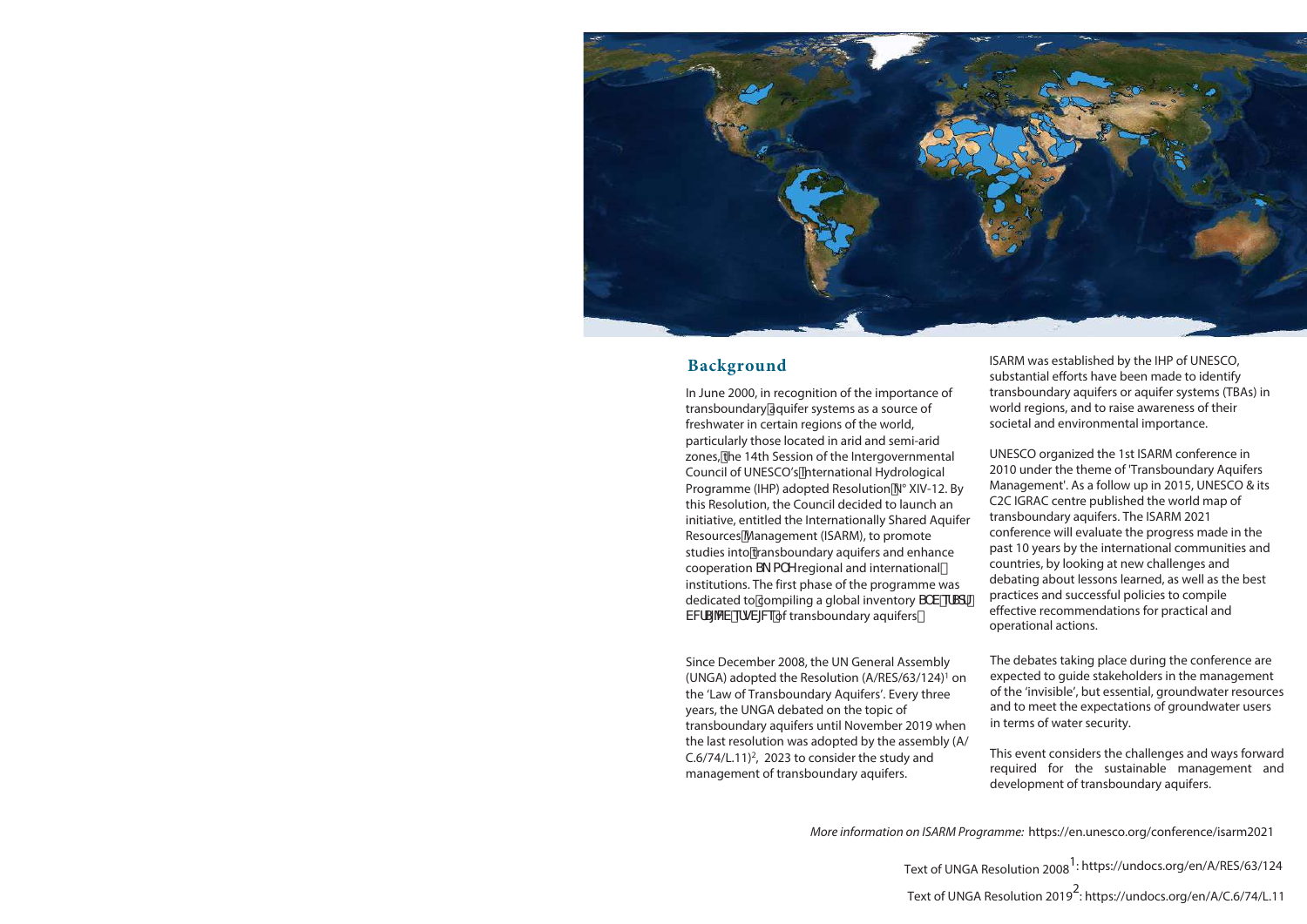# **Objectives**

ISARM 2021 is devoted to relating work of groundwater and transboundary aquifers. The conference objectives are:

- Provide the opportunity to present an updated overview of the world inventory of transboundary aquifers, since the 2015 world map of transboundary aquifers published by UNESCO.
- Bring together transboundary aquifer management experts to discuss concepts and approaches for sound management within various contexts, in both developed and developing countries.
- Exchange of ideas for new directions in transboundary aquifer management, as well as to extract recommendations for the formulation of new strategies and implementation elements such as guidelines and educational tools;
- Consider the contribution of international law principles to the sustainable management of transboundary aquifers and dependent ecosystems, as well as to evaluate the legal and institutional advances/issues arising from modern practices of formal/informal agreements between countries.
- Emphasize the efforts exerted and show the progress with monitoring the transboundary aquifers cooperation within the framework of tracking SDG 6 indicator 6.5.2 through its first and second reporting cycles.
- Support development of educational initiatives on transboundary water cooperation and develop sustainable practices and guidance tools on shared water resources management and negotiations.



# **Topics**

**TBA's: Challenges, Opportunities and Into a Way Forward**

**<sup>1</sup> TBA contributions to Sustainable Development related to Global and Regional Agendas**

- **<sup>2</sup> Science/Policy interface: Focus on the Management of TBA**
- **<sup>3</sup> Advances in the assessment and mapping of TBA and hydrogeological methods**
- **4 Governance of TBA: strengthening cooperation**
- **<sup>5</sup> Education, capacity development and raising awareness**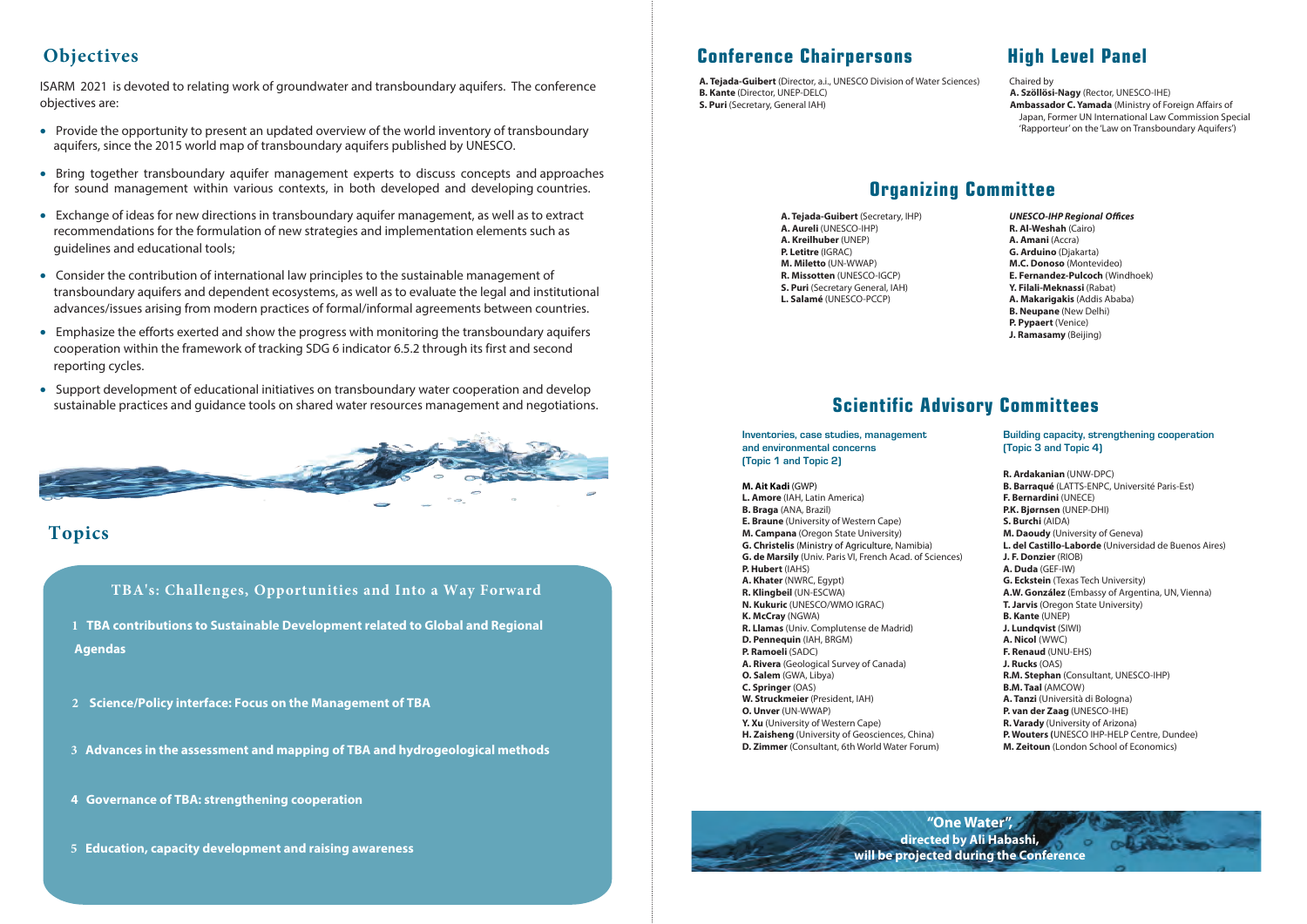# **Background Conference Chairperson**

**A. Amani** (Director, a.i., UNESCO Division of Water Sciences)

# **Organizing Committee**

#### **Chair of the Organizing Committee**

**A. Aureli** (UNESCO-IHP)

#### **Co-Chairs of the Organizing Committee**

**J. Ellis de Luca** (Education for Collaboration)  **R. Gift** (PCCP)  **S. Grego** (Groundwater)

- **G. Arduino** (UNESCO-IHP) **S. Grego** (UNESCO-IHP) **A. Makarigakis** (UNESCO-IHP) **A. Mishra** (UNESCO-IHP) **A. Otte** (UNESCO-IHP) **M. Radwan** (UNESCO-IHP) **S. Zandaryaa** (UNESCO-IHP)
- **UNESCO Field Offices J. Baker** (Venice) **M. Biedler** (Brussels) **B. Boer** (Bangkok) **M. de Franca Doria** (Montevideo) **B. Imam** (Cairo) **A. Maduekwe** (Dakar) **M. Plea** (Addis Ababa) **P. Pypaert** (Beijing) **J. Ramasamy** (Eastern Africa) **H. Thulstrup** (Jakarta) **K. Tovmasyan** (Almaty) **K. Verbist** (Harare)

### **Main Conference Partners: GEF IW-LEARN and IAH**

 The conference is a contribution to the UN Global Accelerator Framework and it is organized in coordination with UNECE as contribution to the achievement of SDG6 indicator 6.5.2



With the technical and scientific contribution of the UNESCO IGRAC centre



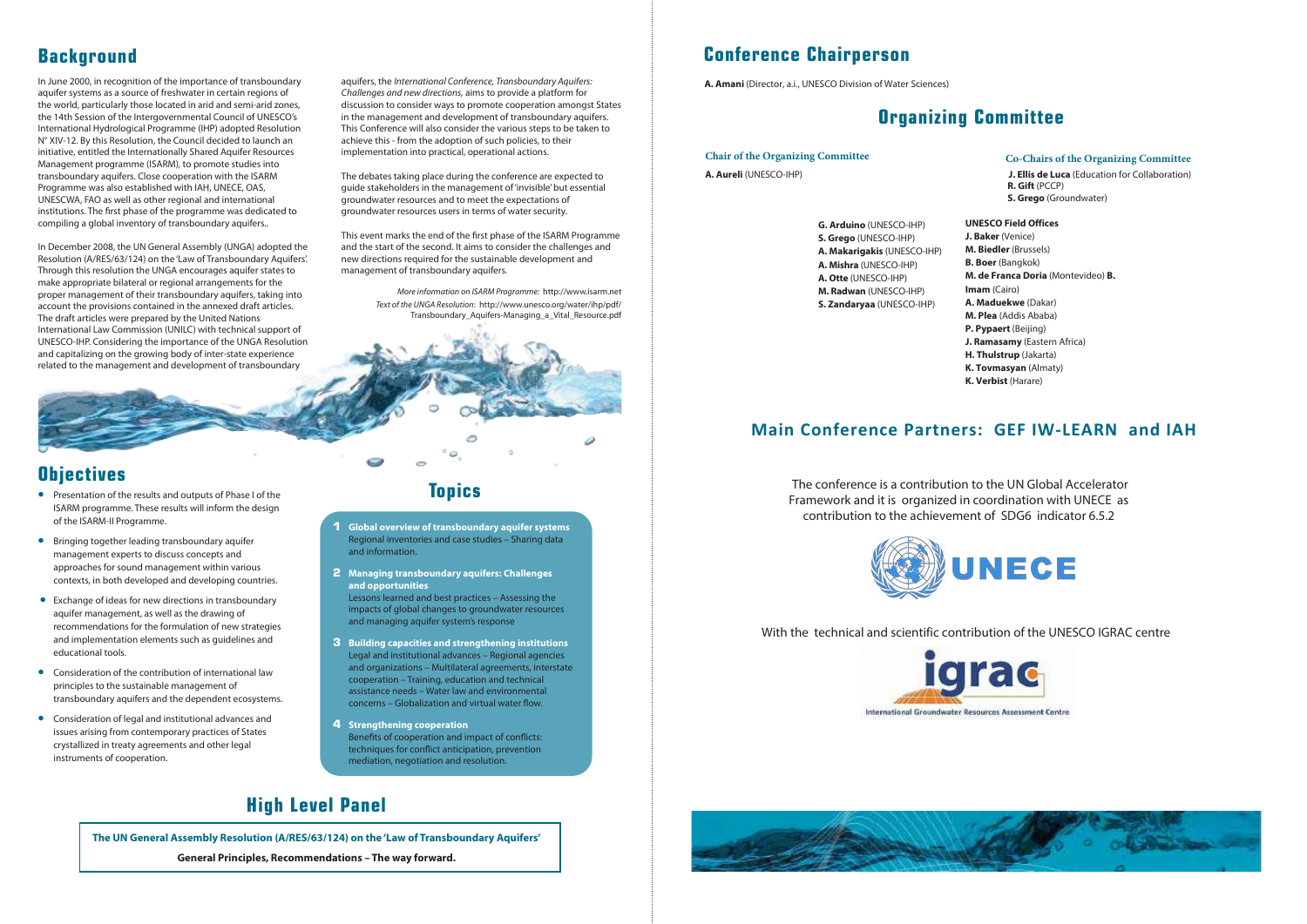### **Technical Programme Committee**

**A. Aureli** (UNESCO-IHP) **S. Burchi** (AIDA) **G. Eckstein** (IWRA President) **R. Klingbeil** (IAH Vice President Science & Programme) **N. Kukuric** (IGRAC Director)

#### **A. Rivera (IAH TBA Commission)K.**

- **Pietersen** (IAH TBA Commission)
- **S. Puri** (IAH Former Executive Secretary)
- **R. Sanchez** (IAH TBA Commission)
- **R. Stephan** (IWRA)
- **K. Villholth** (IWMI, South Africa)

### **Scientific Committee**

#### **Co-Chair of the Scientific Committee**

#### **A. Rivera**

(Chair of IAH, Transboundary Aquifers Commission)

**Co-Chair of the Scientific Committee** 

#### **S. Puri**

(Former Secretary General of IAH)

- **L. Araguas** (International Atomic Energy Agency (IAEA))
- **F. Bertone** (World Bank)

**M. Campana** (Oregon State University)

**M. Campos** (OAS)

**G. de Los Cobos** (GESDEC, Canton of Geneva) **S. de Vermont** (Ministry of Environment of

Switzerland)

**L. del Castillo-Laborde** (Universidad de Buenos Aires)

**A. Dodo** (OSS)

- **C. Fraser** (University of Strathclyde)
- **J. Fried** (University of California, Irvine)
- **J. Ganoulis** (UNESCO Chair/INWEB)
- **Q. Grafton** (Australian National University)
- **A. Gutierrez** (BRGM)
- **A. Hillers** (GEF)
- **A. Jagerskog** (World Bank)
- **T. Jarvis** (Oregon State University)
- **C. Kanangire** (AMCOW Executive Secretary)
- **S. Kebede** (University of Kwazulu-Natal)
- **R. Klingbeil** (BGR, Germany)
- **S. Koeppel** (UNECE)
- **D. Kreamer** (IAH President)
- **C. Leb** (World Bank)
- **A. Lipponen** (UNECE)

**D. López Gunn** (Universidad Complutense de Madrid)

**A. Manganelli** (CeReGAS)

- **R. Martin-Nagle** (IWRA)
- **S. McCaffrey** (University of the Pacific, USA)
- **O. Mclntyre** (University College Cork, Ireland)
- **S. Megdal** (University of Arizona)
- **A. Merla** (International Expert, Italy)
- **F. Munger** (Geneva Water Hub)
- **C. Pahl-Wostl** (University of Osnabrück, Germany)
- **R. Paisley** (University of British Colombia)
- **P. Ramoeli** (SADC OAS)
- **V. Re** (Università di Pisa)
- **B. Scanlon** (University of Texas, USA)
- **S. Schmeier** (UNESCO-IHE)
- **C. Severin** (GEF)
- **C. Simmons** (Flinders University, Australia)
- **F. Sindico** (University of Strathclyde, UK)
- **Z. Stevanovic** (Co-Chair of the IAH Karst Commission)
- **T. Stiger** (UNESCO-IHE)
- **B. Swartz** (Ministry of Agriculture and Water, Namibia)
- **E. Tardieu** (INBO)
- **C. Tindimugaya** (Ministry of Water and Environment,
- Uganda) **O. Unver** (UNWATER)
- **P. Van der Zag** (UNESCO-IHE)
- **R. Varady** (University of Arizona)
- **A. Wolf** (Oregon State University)
- **G. Zaisheng** (University of Geosciences, China)
- **M. Zeitoun** (University of East Anglia)

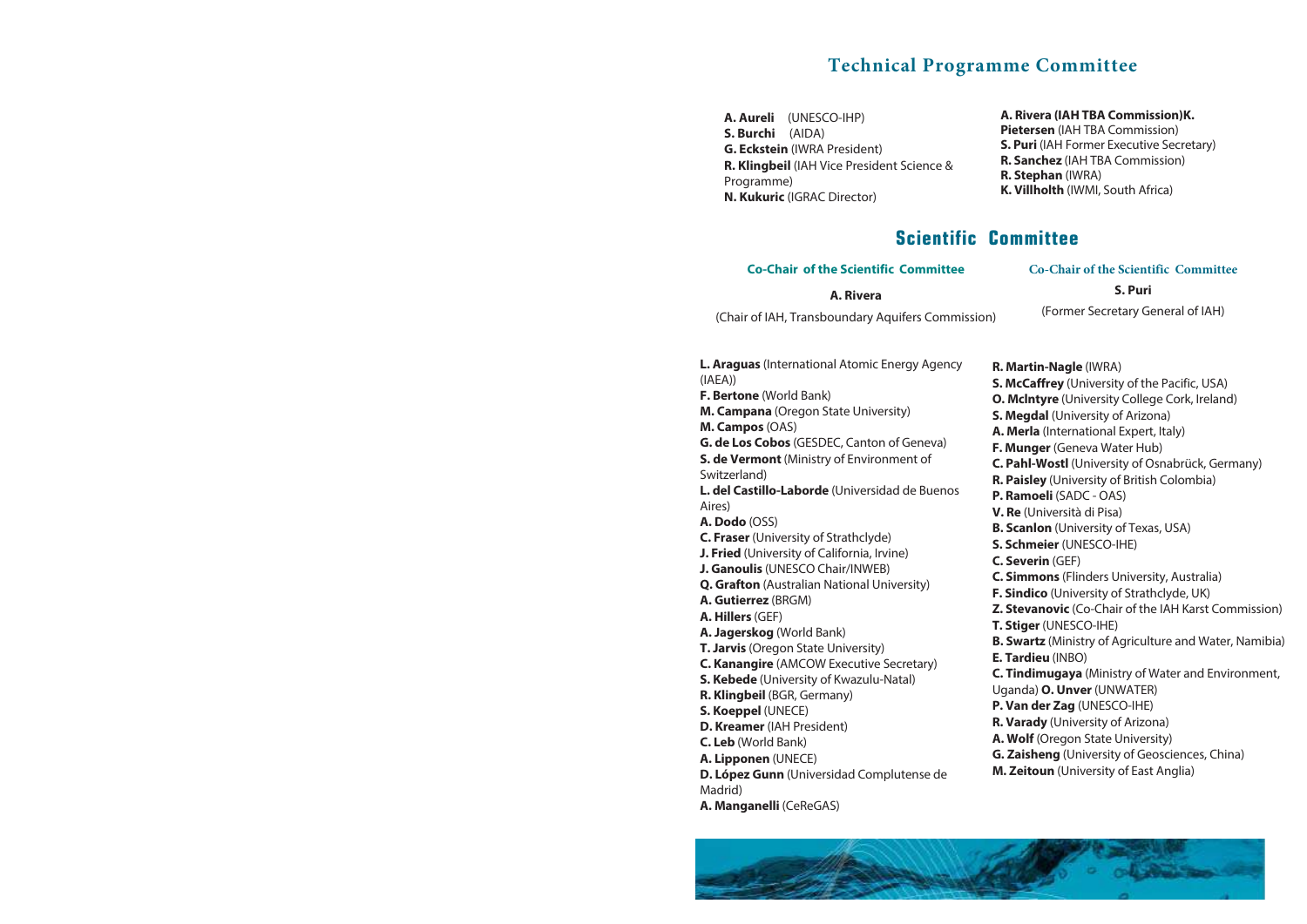### **Submission of Abstracts**

#### Deadline Extended: **31 January 2021**

#### Participants should register **Filling the form** at

#### **https://en.unesco.org/conference/isarm2021**

#### **Information to be provided in the registration form**

Title Author(s) Name Affiliation E-mail Address Telephone Abstracts in English only (Less than 400 words)

 $\Box$  I plan to present under topic number...

 $\Box$  I plan to attend the Conference

 $\Box$  I wish to submit a poster that will also be available as an electronic file (for inclusion in the Conference Proceedings)

### **No registration fees are required to participate in this Conference**

### **Call for Participation and Submission of Abstracts**

Experience shows that a multidisciplinary approach is essential to tackle the management of transboundary systems. Scientists, academics, civil servants, social scientists, development economists, managers, decision-makers and governmental officers dealing with transboundary aquifers issues, wishing to make a presentation at the Conference, are invited to participate and submit abstracts. The abstracts should be in **English only** (less than 400 words) and include author's name, affiliation, address and keywords. It should address a subject on one of the topics of the Conference.

The Scientific Committee will select the abstracts. The selected author will be requested to prepare full-length papers. The proceedings will include keynote lectures and accepted papers and will be published online by UNESCO-IHP.

Authors of accepted contributions will be notified by end of March 2021. There is a limit of 6 pages (320 words each page) for each paper, and 3 pages for each poster, including figures, tables and references.

The participants are kindly requested to submit their abstracts by 30 December 2020 to the following Link:

**Venue**

- The Conference will be held at UNESCO Headquarters in Paris (France), 6–8 December 2021
- The language of the Conference will be English and French

### **Important dates**

- Submission deadline for abstracts: **31 Jan 2021**
- Abstract acceptance: **30 March 2021**
- •Second announcement: **30 June 2021**
- Final attendance registration **1 September 2021**
- Full Papers Submission: **1 October 2021** •
- Final Program: **28 October 202<sup>1</sup>** •

**All measures and precautions have been taken for ISARM 2021 to remain operational in the context of COVID-19 situation**

https://en.unesco.org/conference/isarm2021